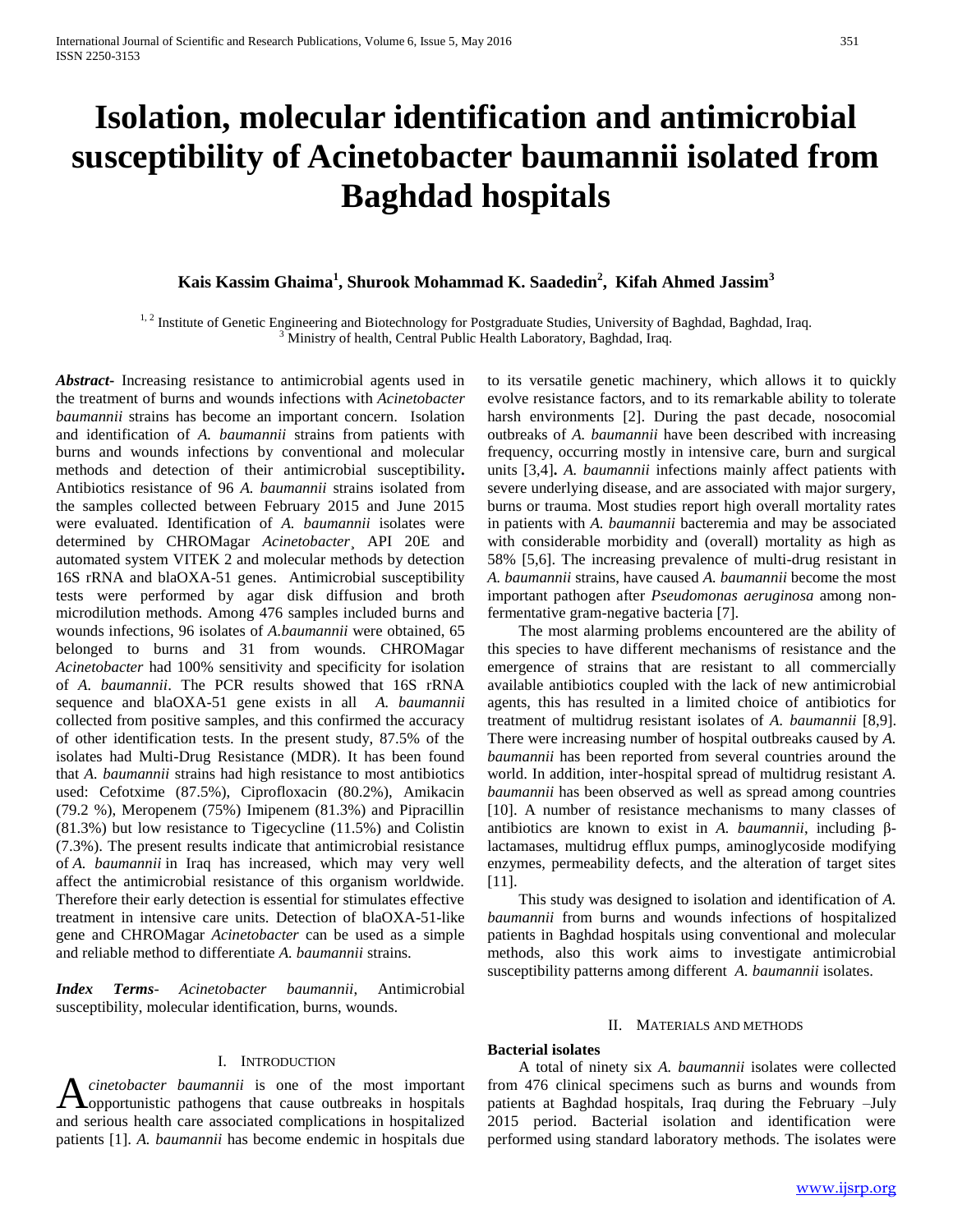non-repetitive, meaning that each isolate was obtained from a particular patient and each patient was sampled only once. Samples were streaked across CHROMagar *Acinetobacter* (CHROMagar, France), MacConkey and blood agar plates for all specimens. Presumptive identification was done based on culture characteristics, gram stain and conventional biochemical tests [12].

 Standard identification, confirmation and complete method were conducted including using API 20E (bioMérieux, France) and Vitek 2 system (bioMérieux, France) with ID-GNB card for identification of gram-negative bacilli, according to the manufacturer's instructions. Samples confirmed as *A.baumannii*  were stored in Tryptic Soy Broth (Merck, Germany) containing 20 % glycerol at -20 °C and were subjected to further molecular identification. The PCR of blaOXA-51-like genes was used as a final confirmation as to the presence of *A. baumannii* species [13].

#### **Antimicrobial susceptibility testing**

 Antimicrobial susceptibility tests were performed by agar disk diffusion, according to manufacturer instructions and Clinical and Laboratory Standards Institute (CLSI) guidelines [14]. The applied antimicrobials were as follows: Amikacin (30μg), Gentamicin (10μg), Imipenem (10μg), Meropenem (10μg), Ceftazidime (10μg), Cefotaxime (30μg), Ciprofloxacin (5μg), Levofloxacin (5µg), Tetracycline (10μg), Tigecyclin (30μg), Aztreonam (30μg), Ticarcillin - clavulanic acid (75/10μg), Oxaciillin (1μg) Piperacillin (30μg), Trimethoprim / Sulfamethoxazole (25μg) and Colistin (10μg) (MAST Diagnostic Co., UK). For Tigecycline, the Food and Drug Administration (FDA) breakpoints for Enterobacteriaceae (14mm, resistant; 19mm, susceptible) were used. The growth inhibition zones around each disk were measured. For minimal inhibitory concentration (MIC) determinations, broth microdilution method Mueller-Hinton broth was used according to the CLSI guidelines [15]. *Pseudomonas aeruginosa* ATCC- 27853 were used as quality reference strains.

 MDR *A. baumannii* was defined as an intermediatelyresistant or resistant isolate to more than two of the antimicrobial agents

 Genomic DNA was extracted by standard DNA Extraction Kit (Promega, USA) according to the manufacturer's instructions. The purity of DNA was evaluated by calculating the ratio of the absorbance at 260 and 280 nm (A260/A280), DNA concentration and 260/280 ratios are determined using a NanoDrop ND-1000.

#### **Detection of 16s ribosomal RNA gene**

 Polymerase chain reaction (PCR) amplification of the 16S ribosomal RNA was performed in a DNA thermal cycler, (Applied Biosystem, Singapore) with the following cycling program: Initial denaturation at 95ºC for 3 min, and 30 cycles of denaturation at 95ºC for 1 min, annealing at 55ºC for 1 min, extension at 72ºC for 1 min and a final extension at 72ºC for 5 min using primer sequence: [16]

Forward, 5-CAGCTCGTGTCGTGAGATGT-3 Reverse, 5-CGTAAGGGCCATGATGACTT-3

#### **Detection of bla OXA 51 carbapenemase gene**

 bla OXA-51 gene was amplified as described (Woodford et al., 2006) [17]. Amplified DNA fragments were purified with Qiaquick PCR purification kits (Qiagen, USA). The PCR analysis was performed using the primer sequence:

 OXA-51-like forward 5 -TAA TGC TTT GAT CGG CCT TG -3

OXA-51-like reverse 5 -TGG ATT GCA CTT CAT CTT GG -3 The amplification conditions were: initial denaturation at 94°C for 5 minutes, 30 cycles of 94°C for 45 seconds, 52°C for 40 seconds, 72°C for 45 seconds, and a final elongation at 72°C for 6 minutes

 Amplified fragments were separated by electrophoresis in 1% agarose gel at 70V for 2hr. Finally, fragments were stained with ethidium bromide and detected under UV light.

#### III. RESULTS

 Among 476 samples included burns and wounds infections, 103 samples were identified as *Acinetobacter sp.* 96 isolates (20.2 %) identified as *A. baumannii*. 65 samples were from burns and 31 samples were from wounds. The results of distribution of *A. baumannii* isolates in clinical samples based on type sample are shown in Table 1.

#### **DNA extraction**

| Sample type  | No. of        | No. of           | No. of                  |
|--------------|---------------|------------------|-------------------------|
|              | (%)           | A. baumannii     | <b>MDR</b> A. baumannii |
|              | <b>Sample</b> | $(\%)$           | $(\%)$                  |
| <b>Burns</b> | 315           | 65               | 57                      |
|              | $(66.2\%)$    | $(20.6\%)$       | $(18.1\%)$              |
| wounds       | 161           | 31               | 27                      |
|              | $(33.8\%)$    | $(19.3\%)$       | $(16.8\%)$              |
| <b>Total</b> | 476           | 96<br>$(20.2\%)$ | 84<br>$(17.6\%)$        |

**Table 1. Distribution of** *A. baumannii* **and MDR** *A. baumannii* **isolates in clinical samples (burns and wounds).**

 Of the 96 isolates of *A.baumannii* from the clinical samples, 65 belonged to burns (20.6 %). The wounds also had a high

relative proportion of *A.baumannii* isolates (19.3 %). CHROMagar Acinetobacter was used for specific isolation of *A.*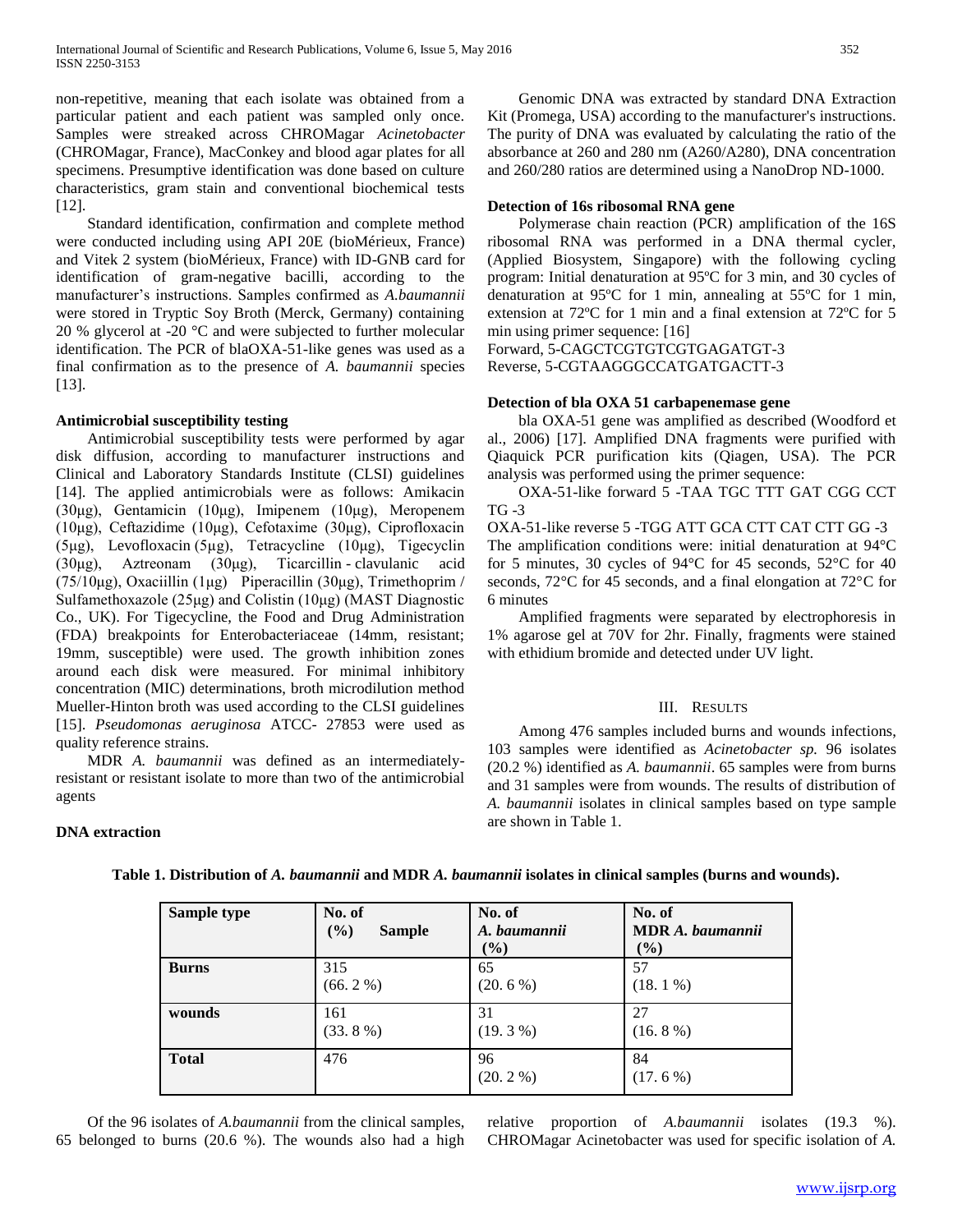*baumannii.* On CHROMagar isolates of *A. baumannii* appeared as bright red colonies at 24 hour as shown in figure 1, this medium also has selectivity for MDR *A. baumannii* by adding MDR Acinetobacter screening supplement. The results of conventional biochemical tests and MacConkey agar compared to CHROMagar Acinetobacter. CHROMagar Acinetobacter recovered all 96 isolates (100%). It had 100% sensitivity and specificity for isolation of *A. baumannii*. This medium also has selectivity for multidrug resistant *A. baumannii* (MDRAB).



**Figure 1. Colonies of** *Acinetobacter baumannii* **on CHROMagar Acinetobacter.**

The PCR results showed that 16S rRNA sequence exists in all 103 *Acinetobacter sp.* collected positive samples, and this confirmed the accuracy of biochemical tests. The results of PCR of blaOXA-51 gene showed that this gene exists in all 96 isolates which had been diagnosed as *A. baumannii*. These results may reflect more accurate and more sensitive detection of molecular diagnosis in comparison with CHROMagar Acinetobacter and biochemical tests. Figure 2 shows the results of PCR of the 16S rRNA gene. Figure 3 shows the PCR results of the bla OXA-51gene.



 **Figure 2**. Ethidium bromide stained agarose gel (2%) of PCR amplified products from extracted DNA of *A. baumannii*  isolates and amplified with primers of 16S rRNA gene. Lane (M): DNA molecular size marker (l00bp ladder), Lane (1-5): show a positive result with positive bands of 150bp 16S rRNA gene of *A. baumannii*, Lane (6): show a positive result for *A. lwoffii*, lane (7): Negative control, (70V for 2hr).



 **Figure 3**. Ethidium bromide stained agarose gel (2%) of PCR amplified products from extracted DNA of *A. baumannii*  isolates and amplified with primers of bla OXA-51 gene. Lane (M): DNA molecular size marker (l00bp ladder), lane (1): Negative control. Lane (2- 9): show a positive result with positive bands of 353bp. (70V for 2hr).

 In the present study, 87.5 % of the isolates had multidrug resistance. It has been found that *A. baumannii* strains had high resistance to Cefotxime (87.5%), Imipenem (81.3%), Pipracillin (81.3%), Ciprofloxacin (80.2 %), Amikacin (79.2%) and Meropenem (75%), but low resistance to Tigecycline (11.5%) and Colistin (7.3%)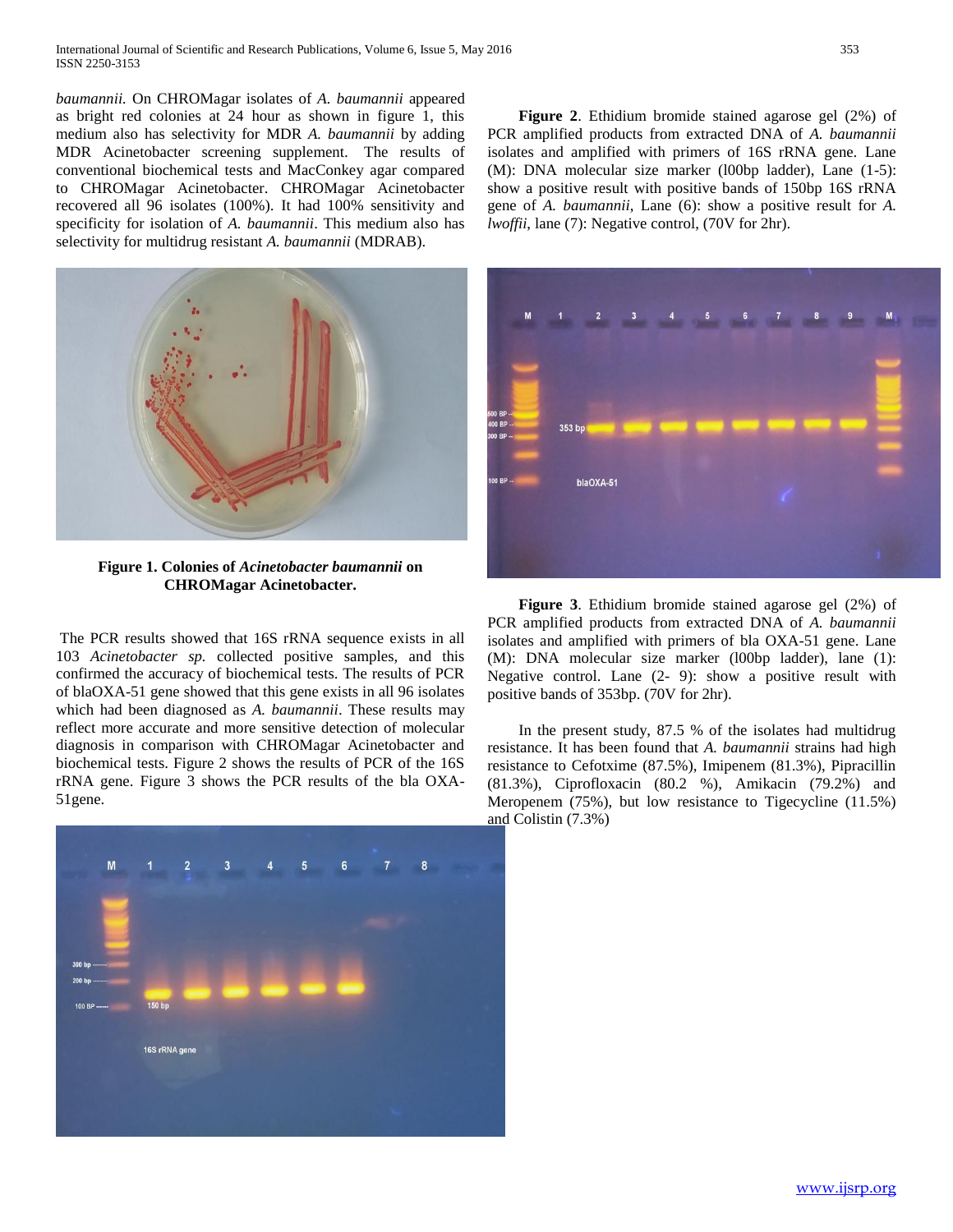| <b>Antibiotic</b>                                  | <b>Resistant</b> | <b>Intermediate</b> | <b>Sensitive</b> |
|----------------------------------------------------|------------------|---------------------|------------------|
| Amikacin<br>AК                                     | 76 (79.2 %)      | $2(2.1\%)$          | 18 (18.8 %)      |
| Gentamicin<br><b>GM</b>                            | 75 (78.1 %)      | 11 $(11.5%)$        | $10(10.4\%)$     |
| Imipenem<br><b>IPM</b>                             | 78 (81.3 %)      | $8(8.3\%)$          | $10(10.4\%)$     |
| Meropenem<br>MEM                                   | 72 (75 %)        | 11 $(11.5%)$        | 13 (13.5 %)      |
| <b>Ceftazidime</b><br>CAZ                          | 60 (62.5 %)      | 11 $(11.5%)$        | 25 (26 %)        |
| <b>Cefotaxime</b><br><b>CTX</b>                    | 84 (87.5 %)      | 6(6.3%)             | $6(6.3\%)$       |
| Ciprofloxacin<br>CIP                               | 77 (80.2 %)      | $8(8.3\%)$          | 11 $(11.5%)$     |
| Levofloxacin<br><b>LVX</b>                         | 72(75%)          | $3(3.1\%)$          | 21(21.9%)        |
| <b>Tetracycline</b><br>TE                          | $50(52.1\%)$     | $0(0\%)$            | 46(47.9%)        |
| <b>Tigecycline</b><br><b>TGC</b>                   | 11 $(11.5%)$     | 7(7.3%)             | 78 (81.3 %)      |
| <b>Aztreonam</b><br><b>ATM</b>                     | $74(77.1\%)$     | $4(4.2\%)$          | 18(18.8%)        |
| clavulanic<br>Ticarcillin-K<br>acid;<br><b>TCC</b> | 67 (69.8 %)      | 6(6.3%)             | 23 (23.9%)       |
| <b>Oxacillin</b><br>OX                             | 80 (83.3 %)      | $8(8.3\%)$          | $8(8.3\%)$       |
| Piperacillin<br>PI                                 | 78 (81.3 %)      | $6(6.3\%)$          | $12(12.5\%)$     |
| Trimethoprim-<br>sulphamethoxazole<br><b>TS</b>    | 81 (84.4 %)      | $10(10.4\%)$        | $5(5.2\%)$       |
| <b>Colistin</b><br>$\bf CO$                        | 7(7.3%)          | $5(5.2\%)$          | 84 (87.5 %)      |

#### **Table 2. Percentages of antimicrobial susceptibility rate of 96** *A. baumannii* **isolates against 16 antimicrobial agents.**

#### IV. DISCUSSION

 The bacterium *A. baumannii* is a major hospital acquired pathogenic microorganism and usually affecting patients who are immunocompromised and those patients hospitalized in intensive care and burns units [18,19]. In this study, frequency of *A. baumannii* in burns was determined by 20.6 %. Hussein *et al*., [20] determined the frequency of *A. baumannii* by 5.22 % in

burns specimens in intensive care units of Baghdad hospitals. In a study conducted by Mamani *et al.*, [21] in Hamedan, frequency of *Acinetobacter* in burn wounds were about 16.6%. Previous study in Hilla hospitals including frequency of *A. baumannii* in wounds (3.12%) was lower than our results [22].

 CHROMagar *Acinetobacter* is a recently developed selective agar for the rapid identification of MDRAB. It contains agents which inhibit the growth of most gram-positive organisms as well as carbapenem-susceptible gram-negative bacilli; Gordon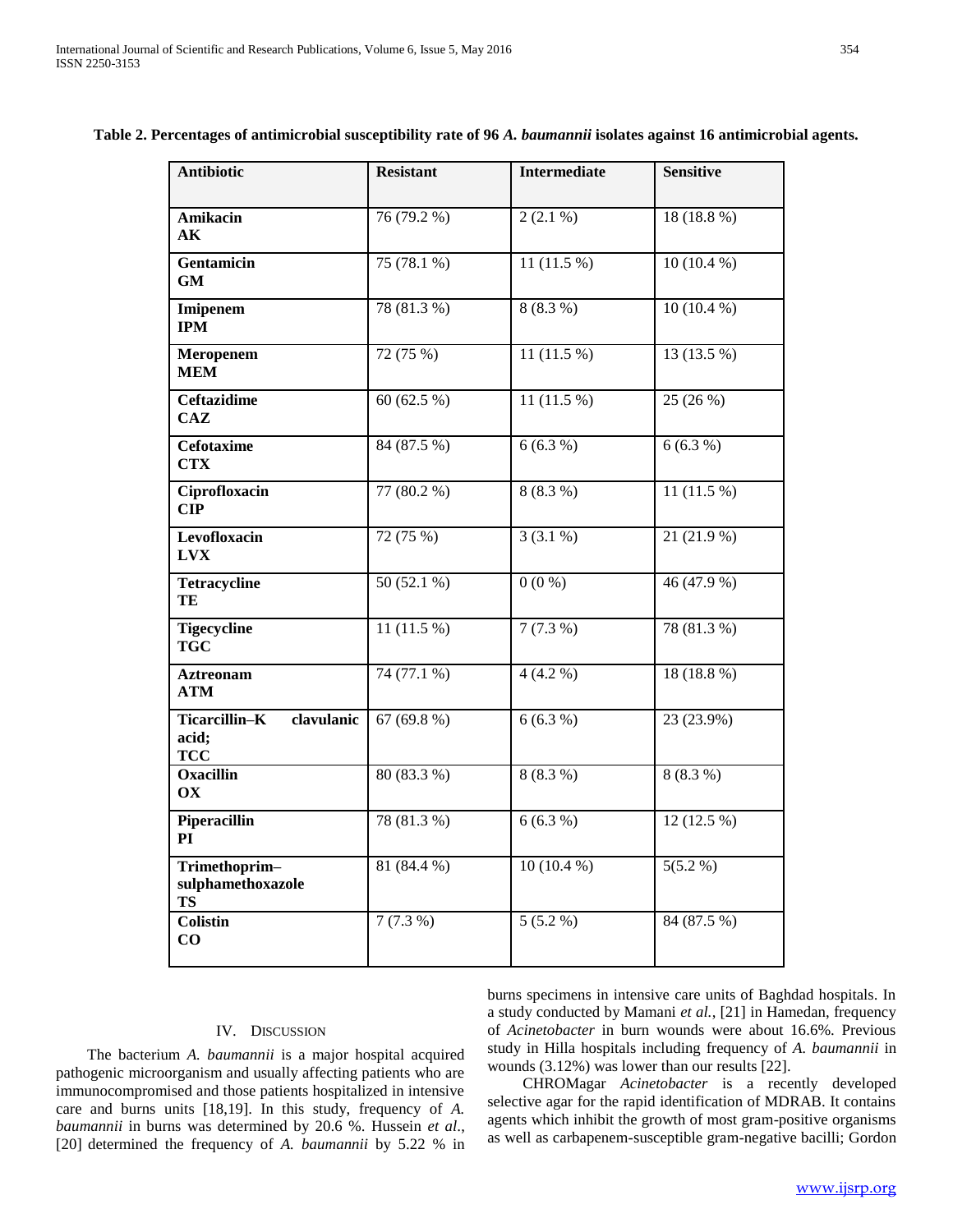*et al*., [23] results of CHROMagar *Acinetobacter* were compared with a molecular assay resulting in sensitivity and specificity of culture compared to PCR of 91.7% and 89.6%, respectively.

16S rRNA gene used for bacterial identification that is more robust, reproducible, and accurate than that obtained by phenotypic testing, hence *Acinetobacter* clinical isolates were identified by detection the bacteria 16S rRNA genes [24,25].

 blaOXA-51genes are factors of resistance to carbapenem antibiotics in *Acinetobacter* which exists inherently in all *A.baumannii* strains and is chromosomal. The existence of the bla OXA-51gene was investigated to prove *A. baumannii* strains [26,27]. The results indicated the presence of this gene in all the strains of *A.baumannii* and consistent with previous research [26- 28]. Based on the results of antibiotic susceptibility (Table 2), among 96 samples of *A. baumannii*, 84 samples were resistant to more than 3 classes selected antibiotics, in other words, MDR *A. baumannii* (table 2).

 The percentage of multidrug resistant isolates were in agreement with the results obtained by Ronat *et al*. [29] who found that multidrug-resistant organisms were common invasive pathogens in burn-injury patients in northern Iraq. Multiple factors have contributed to antimicrobial resistance in clinical *A. baumannii* isolates, since MDR *A. baumannii* strains have multitude of resistance genes that *A. baumannii* may possess along with the potential horizontal gene transfer between polyclonal MDR *A. baumannii* strains. The presence of class 1 integrons and ISAba1 elements are always linked to the epidemic potential of *A. baumannii* [30,31] .

 Antibiotic resistance in *A.baumannii* is increasing at an alarming rate leading to increased morbidity, mortality and treatment costs in intensive care units settings as revealed by surveillance studies from over the last years [32].

#### V. CONCLUSIONS

 These results revealed that *A. baumannii* incredibly improve resistance against antibiotics therefore the number of effective antibiotics will reduce dramatically and *A. baumannii* will cause serious health problems worldwide by time. The prevalence of *A. baumannii* infections causing the majority of burns and wounds infections is rising and the resistance against antibiotics is unpreventable globally.

#### **REFERENCES**

- [1] Corbella X, Montero A, Pujol M, Dominguez MA, Ayats J, Argerich MJ, et al. Emergence and rapid spread of carbapenem resistance during a large and sustained hospital outbreak of multiresistant Acinetobacter baumannii. J Clin Microbiol. 2000; 38: 4086–4095.
- [2] Lin M, Lan C. Antimicrobial resistance in Acinetobacter baumannii : From bench to bedside. World J Clin Cases. 2014; 2(12): 787-814.
- [3] Jafari R, Karbasizade V. Frequency and Antimicrobial Susceptibility of Acinetobacter baumannii in Burn infections in Isfahan, Iran. Advances in Bioresearch. 2014; 5 (2): 148-152.
- [4] Norouzi J, Heydarpour A, Mohammadi M. Acinetobacter as nosocomial pathogens. Archive of SID. 2003; 9(24): 1-5.
- [5] Falagas ME, Rafailidis PI. Attributable mortality of Acinetobacter baumannii: no longer a controversial issue. Crit Care. 2007; 11: 134.
- [6] Chuang YC, Sheng WH, Li SY, Lin YC, Wang JT, et al. Influence of genospecies of Acinetobacter baumannii complex on clinical outcomes of patients with Acinetobacter bacteremia. Clin Infect Dis. 2011; 52: 352–360.
- [7] Yang H, Liang L, Lin Sjia S. Isolation and characterization of a virulent bacteriophage AB1 of Acinetobacter baumannii. Biomedical Central (BMC) Microbiology.2010; 10:131-142.
- Lolans K, Rice TW, Munoz-Price LS, et al. Multicity outbreak of carbapenem resistant Acinetobacter baumannii isolates producing the carbapenemase OXA-40. Antimicrob Agents Chemother. 2006; 50: 2941- 2945.
- [9] Urban, C., Segal-Maurer, S., Rahal, J.J. Considerations in con¬trol and treatment of nosocomial infections due to multidrug resistant Acinetobacter baumannii. Clin Infect Dis.2003; 36: 1268-1274.
- [10] Visca P, Seifert H, Towner KJ. Acinetobacter Infection an Emerging Threat to Human Health. IUBMB Life. 2011; 63(12): 1048–1054.
- [11] Roca I, Espinal P, Vila-Farrés X, Vila J. The Acinetobacter baumannii Oxymoron: Commensal Hospital Dweller Turned Pan-Drug-Resistant Menace. Front Microbiol.2012; 3: 148.
- [12] Constantiniu S, Romaniuc A, Smaranda L, Raluca I, Tara FI. Cultural and biochemical characteristics of Acinetobacter spp. strains isolated from hospital units. The journal of preventive medicine.2004; 12 (3-4): 35-42.
- [13] Turton JF, Woodford N, Glover J, Yarde S, Kaufmann ME, Pitt TL. Identification of Acinetobacter baumannii by detection of the blaOXA-51 like carbapenemase gene intrinsic to this species. J Clin Microbio.2006; 44(8):2974-6.
- [14] Clinical Laboratory Standards Institute (CLSI). Performance standards for antimicrobial disk susceptibility tests, 9th ed. Approved standard M2-A9. Clinical and Laboratory Standards Institute, Wayne, PA; 2006.
- [15] Clinical Laboratory Standards Institute (CLSI). Performance standards for antimicrobial susceptibility testing; 21st informational supplement, CLSI M100-S21, Clinical and Laboratory Standards Institute Wayne, PA; 2011.
- [16] Higgins PG, H. Wisplinghoff H, Stefanik D, Seifert H. Selection of topoisomerase mutations and overexpression of adeB mRNA transcripts during an outbreak of Acinetobacter baumannii. J Antimicrob Chemother.2004; 54: 821–823.
- [17] Woodford N, Ellington MJ, Coelho JM, Turton JF, Ward ME, Brown S, et al. Multiplex PCR for genes encoding prevalent OXA carbapenemases in Acinetobacter spp. Int. J. Antimicrob. Agents.2006; 27: 351–353.
- [18] Chim H, Tan BH, Song C. Five-year review of infections in a burn intensive care unit: High incidence of Acinetobacter baumannii in a tropical climate. Burns.2007; 33 (8): 1008-14.
- [19] Murray CK, Hospenthal DR. Acinetobacter infection in the ICU. Crit Care Clin.2008; 24: 237-248.
- [20] Hussein N, Al-Mathkhury H, Sabbah M. Imipenem-Resistant Acinetobacter baumannii isolated from patients and hospitals environment in Baghdad. Iraqi J Sci.2013; 54: 803-812.
- [21] Mamani M, Derakhshanfar A, Niayesh A, Hashemi SH, Yosefi MR, Zavar S. Frequency of Bacterial Burn Wounds Infection and Antimicrobial Resistance in Burn Center of Bessat Hospital of Hamedan. Journal of Surgery.2009; 17: (1).
- [22] Rasha JM, Al-Warid AL, Al-Thahab IJ. Isolation and identification of Acinetobacter baumannii in Hilla city. Int. J. of Advanced Bio. Res.2014;  $4(1): 4-8.$
- [23] Gordon NC, Wareham DW. Evaluation of CHROMagar Acinetobacter for Detection of Enteric Carriage of Multidrug-Resistant Acinetobacter baumannii in Samples from Critically Ill Patients. Journal of Clinical Microbiology. 2009; 47: 2249 -2251.
- [24] Misbah S, AbuBakar S, Hassan H, et al. Antibiotic susceptibility and REP-PCR fingerprints of Acinetobacter spp. isolated from a hospital at ten years. J Hosp Infect.2004; 58: 254-261.
- [25] Dortet L, Legrand P, Soussy CJ, Cattoir V. Bacterial identification, clinical significance, and antimicrobial susceptibilities of Acinetobacter ursingii and Acinetobacter schindleri, two frequently misidentified opportunistic pathogens. J Clin Microbiol.2006; 44: 4471–8.
- [26] Shali A. Identification of multidrug resistant genes in Acinetobacter baumannii in Sulaimani city Kurdistan regional government of Iraq. Asian Journal of Medical Sciences.2012; 4(5): 179-183.
- [27] Giannouli M, Cuccurullo S, Crivaro V, Popolo A, Brnarardo M, Tomasone F, et al. Molecular Epidemiology of Multidrug-Resistant Acinetobacter baumannii in a Tertiary Care Hospital in Naples, Italy, Shows the Emergence of a Novel Epidemic Clone. J Clin Microbiol. 2010; 48: 1223- 1230.